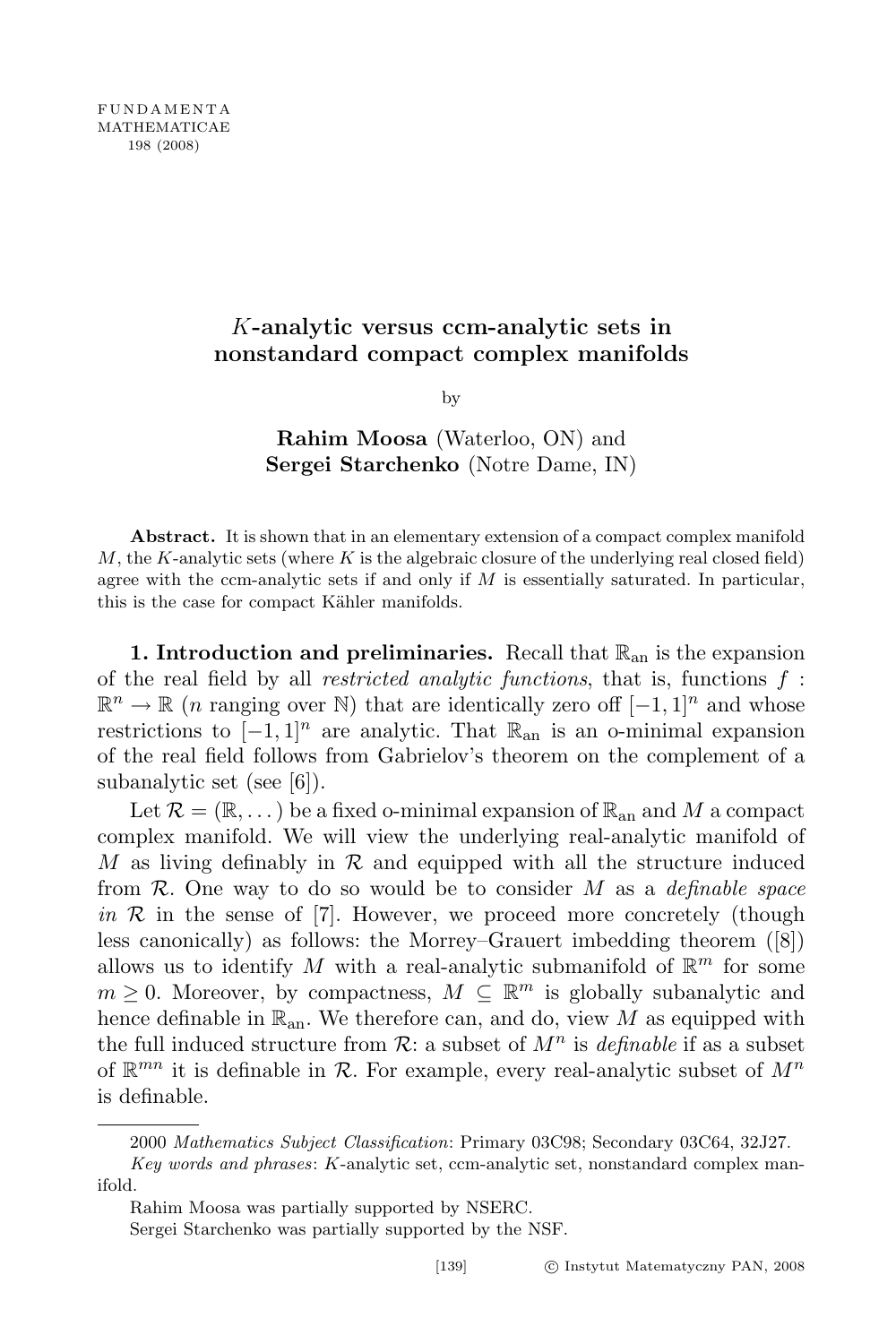Now consider the complex manifold structure on M. Every complexanalytic subset of  $M^n$  is real-analytic and hence definable. The complexanalytic structure on M is thus viewed as a reduct of its real-analytic structure. Formally, let us denote by  $M_{\text{ccm}}$  this reduct where the underlying set is  $M$  and where the language consists of a predicate for each complex-analytic subset of each cartesian power of  $M$ . A definable subset of  $M$  (or its cartesian powers) will be called *ccm-definable* if it is definable in the reduct  $M_{\text{ccm}}$ . Recall that  $\text{Th}(M_{\text{ccm}})$  admits quantifier elimination and is of finite Morley rank ([20]). A more detailed survey of the model theory of  $\text{Th}(M_{\text{ccm}})$  can be found in [10].

Next, we pass to an elementary extension of the entire situation: let  $\mathcal{R} = (R, \dots)$  be a sufficiently saturated elementary extension of R, and let  $\widehat{M} \subseteq R^m$  be the interpretation of M in  $\widehat{R}$ . We obtain a corresponding elementary extension of  $M_{\text{ccm}}$ , denoted by  $\widehat{M}_{\text{ccm}}$ , which is itself a reduct of the induced structure on  $\widehat{M}$  from  $\widehat{\mathcal{R}}$ . So on the "nonstandard" manifold  $\widehat{M}$ we have the *definable* sets, namely those that are definable in  $\hat{\mathcal{R}}$ , and the ccm-definable sets, those that are definable in the reduct  $\widehat{M}_{\text{ccm}}$ .

NOTATION 1.1. If  $\mathcal{N} \prec \widehat{\mathcal{N}}$  is an elementary extension of first-order structures, and

$$
\mathcal{F} = \{F_a = \phi(c, a)^{\mathcal{N}} : a \in A = \psi(x)^{\mathcal{N}}\}
$$

is a definable family of sets in  $N$ , then we let

$$
\widehat{\mathcal{F}}:=\{\phi(c,a)^{\widehat{\mathcal{N}}}:a\in\psi(x)^{\widehat{\mathcal{N}}}\}
$$

be the corresponding definable family in  $\widehat{\mathcal{N}}$ . A definable set in  $\widehat{\mathcal{N}}$  is then just a member of some  $\hat{\mathcal{F}}$  where  $\mathcal F$  is a definable family of definable sets in N. The study of definable sets in  $\hat{N}$  thus amounts to the study of definable families in  $\mathcal{N}$ .

Among the definable sets in  $\widehat{M}$  there are two natural candidates for the "nonstandard complex-analytic" ones. The first of these comes from working entirely in  $\text{Th}(M_{\text{ccm}})$ :

DEFINITION 1.2. A subset  $S \subseteq \widehat{M}^n$  is com-analytic if there exists a ccm-definable family  $\mathcal F$  of complex-analytic subsets of  $M^n$  such that  $S \in \widehat{\mathcal F}$ .

By quantifier elimination for Th $(M_{\text{ccm}})$ , every ccm-definable set in  $\widehat{M}$  is a finite boolean combination of ccm-analytic sets.

The second notion of "complex-analyticity" in  $\tilde{M}$  comes from the work of Y. Peterzil and the second author on complex analysis over algebraically closed fields in o-minimal structures. Let R be a real closed field and K its algebraic closure. In  $[14-16]$  Y. Peterzil and the second author investigate differentiability with respect to the field  $K$  for functions of several variables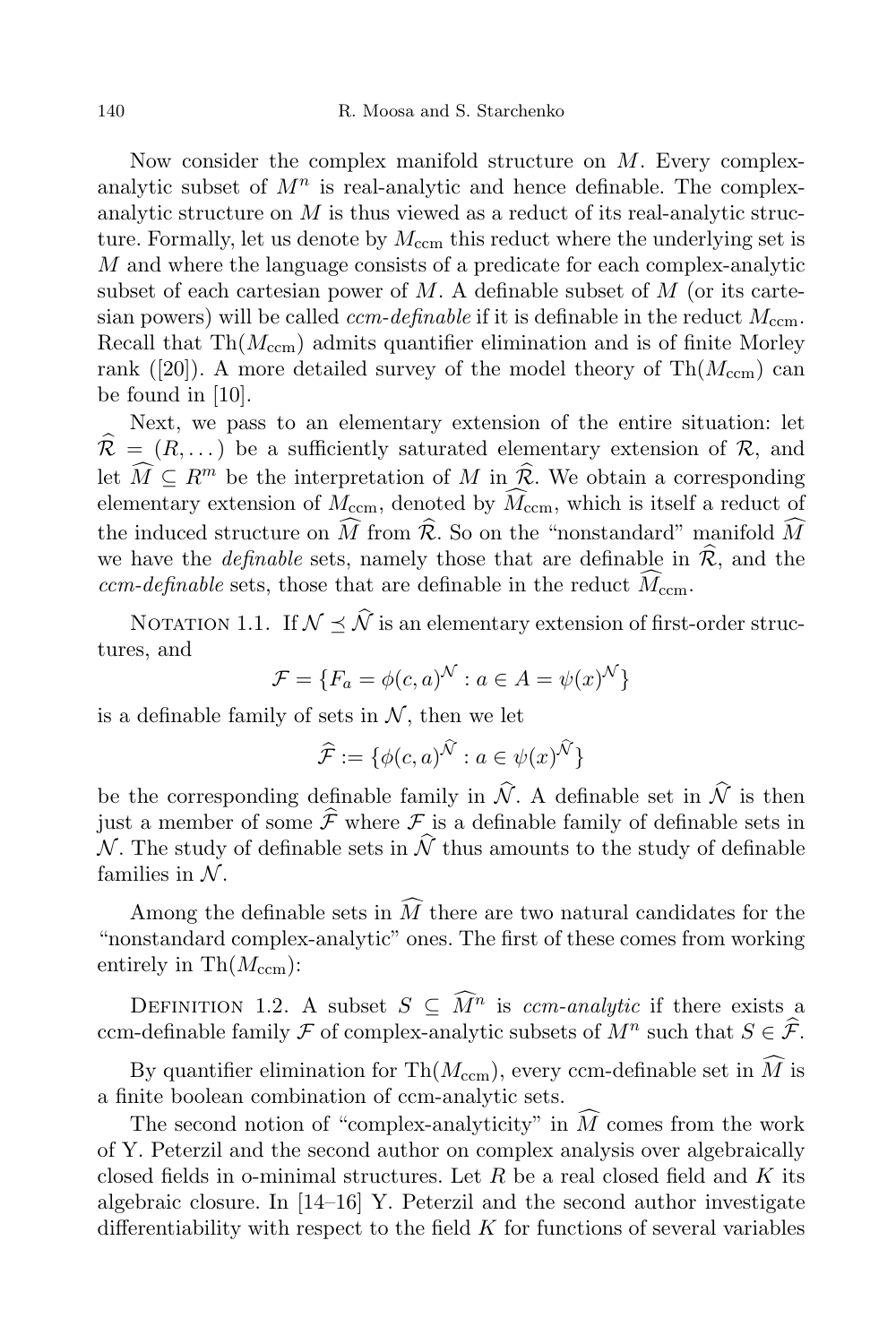definable in o-minimal expansions of R. Their analysis leads to a notion of K-analytic set. We will not give their definition here as we will be concerned with only a special case. Suffice it to say that  $K$ -analyticity is definable in parameters (see Corollary 4.13 of [14]), and that if  $K = \mathbb{C}$  and one is working in an o-minimal expansion of  $\mathbb{R}_{an}$  then K-analytic is just complex-analytic. It follows that if  $R$  is the underlying real closed field of an elementary extension of an o-minimal expansion of  $\mathbb{R}_{\text{an}}$ , then the notion of K-analytic subset of  $\overline{M}$  introduced in [16] has the following more direct characterisation—which will serve as a definition for us.

DEFINITION 1.3. Let R be the underlying real closed field of  $\widehat{\mathcal{R}}$  and K its algebraic closure. A subset  $S \subseteq M^n$  is K-analytic if there exists a definable family  $\mathcal F$  of complex-analytic subsets of  $M^n$  such that  $S \in \mathcal F$ .

In particular, every ccm-analytic set is  $K$ -analytic. Our purpose in this note is to characterise the class of compact complex manifolds  $M$  for which the converse holds.

EXAMPLE 1.4. Consider the case when  $M$  is a projective algebraic variety V (or rather the set of  $\mathbb{C}$ -rational points of V). Then M can be identified with the K-rational points of  $V$ . Moreover, by quantifier elimination and Chow's theorem, every ccm-definable family of complex-analytic subsets of  $M^n$  is a Zariski-constructible family of algebraic subsets of  $M^n$ . It follows that the ccm-analytic subsets of  $\tilde{M}^n$  in this case are exactly the algebraic subsets over  $K$ . Now, in [14] Y. Peterzil and the second author prove a nonstandard version of Chow's theorem so that the K-analytic subsets of  $\tilde{M}^n$ are also just the algebraic subsets over  $K$ . Hence, for  $M$  a projective variety,  $K$ -analyticity and ccm-analyticity coincide in  $M$ .

EXAMPLE 1.5 (see Section 3.3 of [16]). Fix real numbers a and b lying strictly between 0 and 1, and consider the Hopf surface M obtained as the quotient of  $\mathbb{C}^2 \setminus \{(0,0)\}$  by the action of the group of automorphisms generated by  $(z, w) \mapsto (az, bw)$ . It is explained in [18] that there are no infinite ccm-definable families of automorphisms of M. Hence  $\hat{M}$  has no ccm-analytic automorphisms (i.e., no automorphims whose graph is a ccmanalytic subset of  $\tilde{M}^2$ ) other than the interpretations of the complex-analytic automorphisms of  $M$  itself. On the other hand, as pointed out in [16], it is not hard to construct infinite definable (in  $\mathcal{R}$ ) families of complex-analytic automorphisms of M. This gives rise to K-analytic subsets of  $\widehat{M}^2$  that are not ccm-analytic.

The characterisation we obtain will be in terms of the following notion introduced by the first author in [11]: a compact complex manifold  $M$  is essentially saturated if there exists a countable collection of complex-analytic subsets of M and its cartesian powers,  $\mathcal{L}_0$ , such that every ccm-definable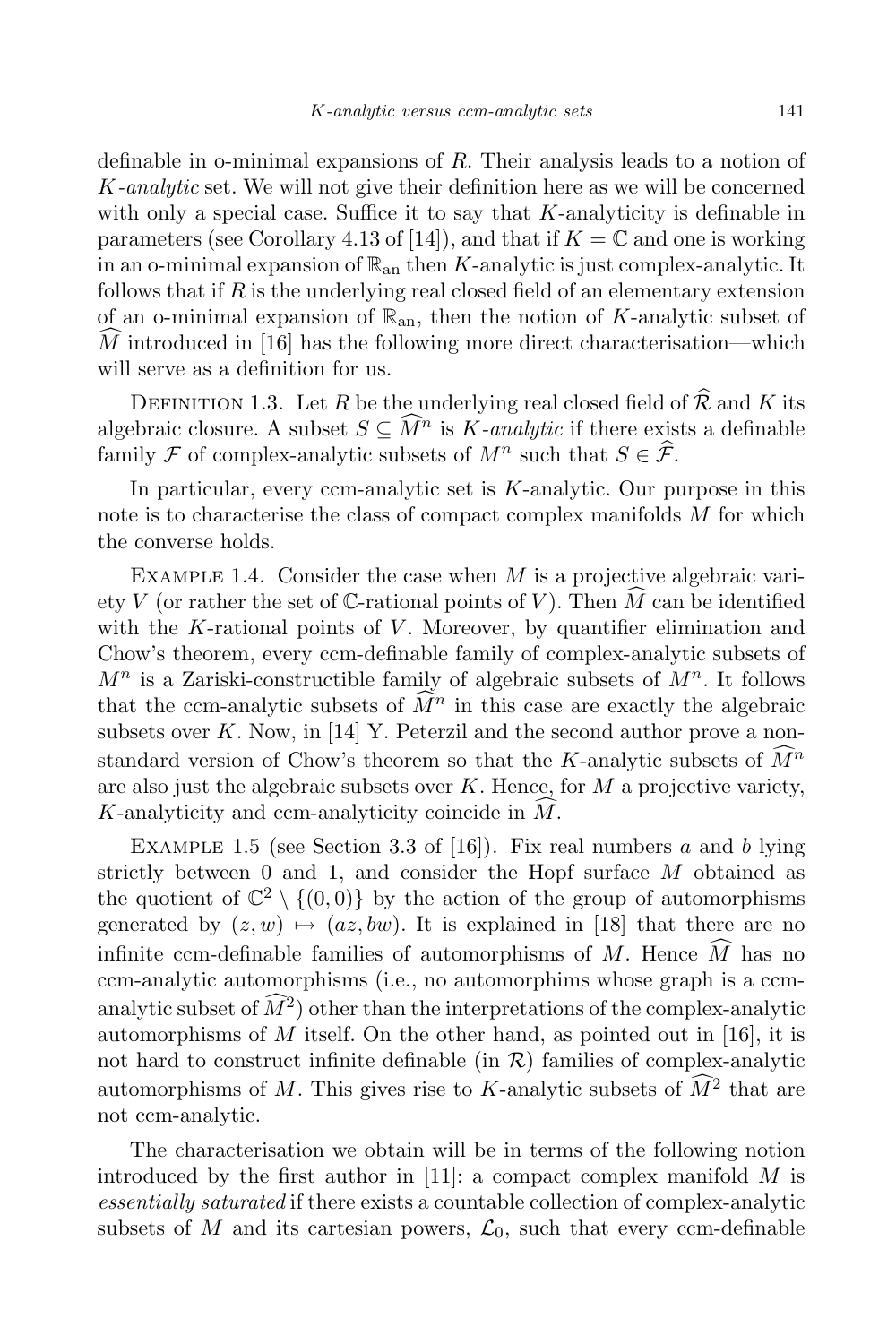set is definable (with parameters) in the language where there is a predicate for each complex-analytic set in  $\mathcal{L}_0$ . The terminology comes from the fact (Proposition 2.3 of [11]) that if M is essentially saturated and  $\mathcal{L}_0$  is as above, then the structure  $(M, \mathcal{L}_0)$  is saturated, and definabilities in  $(M, \mathcal{L}_0)$ and  $M_{\text{ccm}}$  agree.

Our main observation is the following result which we prove in Section 3.

THEOREM 1.6. The following are equivalent:

- (a) M is essentially saturated.
- (b) The K-analytic and ccm-analytic subsets of  $\tilde{M}^n$ , for all  $n > 0$ , coincide.

Since compact Kähler manifolds are essentially saturated (see Section 4 of [11]), we obtain:

COROLLARY 1.7. If M is a compact Kähler manifold then every  $K$ analytic subset of  $\tilde{M}^n$  is ccm-analytic for all  $n > 0$ .

We would like to thank Kobi Peterzil and Patrick Speissegger with whom we had several discussions that led to the observations contained in this paper.

2. The Barlet space, essential saturation, and volume. In [11] essential saturation is given a geometric characterisation in terms of certain universal families of analytic subspaces. In this section we will recall Barlet's space of compact cycles of a complex manifold, recast essential saturation as a condition on the Barlet spaces, and discuss a theorem of Lieberman's which will be used in the proof of Theorem 1.6. A more detailed exposition of this material can be found in Section 3 of [12].

For M any complex manifold, a  $k$ -cycle of M is a finite linear combination  $Z = \sum_i n_i Z_i$  where the  $Z_i$ 's are distinct k-dimensional irreducible compact complex-analytic subsets of  $M$ , and each  $n_i$  is a positive integer called the multiplicity of  $Z_i$  in  $Z$ . By  $|Z|$  we mean the underlying set or *support* of Z, namely  $\bigcup_i Z_i$ . We denote the set of all k-cycles of M by  $\mathcal{B}_k(M)$ , and the set of all cycles of M by  $\mathcal{B}(M) := \bigcup_k \mathcal{B}_k(M)$ . In [1] Barlet endowed  $\mathcal{B}_k(M)$  with a natural structure of a complex-analytic space whereby if for  $s \in \mathcal{B}_k(M)$  we let  $Z_s$  denote the cycle respresented by s, then the set  $\{(s, x) :$  $s \in \mathcal{B}_k(M), x \in |Z_s|\}$  is a complex-analytic subset of  $\mathcal{B}_k(M) \times M$ . Equipped with this complex structure,  $\mathcal{B}(M)$  is called the *Barlet space* of M. When M is a projective variety the Barlet space coincides with the Chow scheme. In [3] it is shown that

 $\mathcal{B}^*(M) := \{ s \in \mathcal{B}(M) : Z_s \text{ is irreducible with multiplicity } 1 \}$ is a *Zariski open* subset of  $\mathcal{B}(M)$ : its complement in  $\mathcal{B}(M)$  is a proper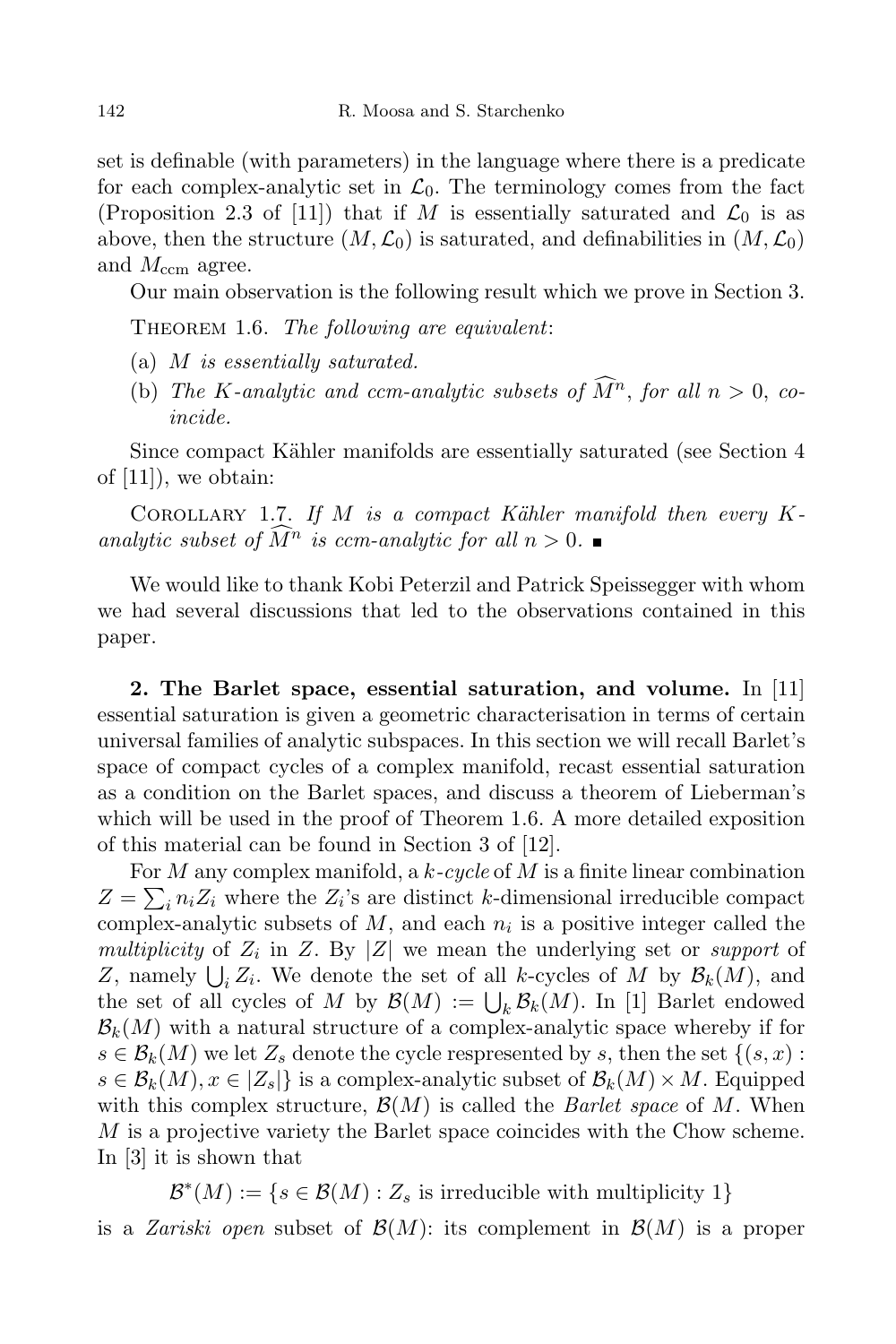complex-analytic subset. An irreducible component of  $\mathcal{B}(M)$  is *prime* if it has nonempty intersection with  $\mathcal{B}^*(M)$ .

The characterisation of essential saturation referred to above can be expressed in terms of the Barlet space as follows.

FACT 2.1 (Moosa [11]). Suppose  $M$  is a compact complex manifold. Then M is essentially saturated if and only if every prime component of  $\mathcal{B}(M^n)$ is compact, for all  $n > 0$ .

Actually, in Theorem 3.3 of [11] this is done with the universal family of analytic subspaces—the Douady space—rather than cycles. However, the same arguments work for Barlet spaces as well  $(1)$ . Or alternatively, since there is a holomorphic map from the Douady space to the Barlet space whose image contains  $\mathcal{B}^*(M)$  (see Chapitre V of [1]), compactness of the components of the Douady space implies compactness of the prime components of the Barlet space.

The main technique for determining whether a prime component of the Barlet space is compact comes from a theorem of Lieberman's which involves some hermitian geometry. Recall that if  $M$  is a complex manifold then there is a one-to-one correspondence between hermitian metrics and positive real  $(1, 1)$ -forms on M, given by  $h \mapsto \omega := -\text{Im}(h)$ . Moreover, Re $(h)$  is a riemannian metric on M. Wirtinger's theorem allows us to compute the volume of a compact complex submanifold of M with respect to this riemannian metric (denoted by  $vol<sub>h</sub>$ ) by integrating the appropriate exterior power of the associated (1, 1)-form over the submanifold: if  $Z \subseteq M$  is a compact complex submanifold of complex dimension  $k$ , then the volume of  $Z$  is given by

(2.1) 
$$
\operatorname{vol}_h(Z) = \frac{1}{k!} \int_Z \omega^k
$$

where  $\omega^k$  is the kth exterior power of  $\omega$  (see Section 3.1 of [19]).

If Z is a possibly singular complex-analytic subset (irreducible, compact, of dimension k), then equation (2.1) can serve as the *definition* of volume; it agrees with the volume of the regular locus of  $Z$ . More generally, if  $Z = \sum_i n_i Z_i$  is a k-cycle of M, then the volume of Z with respect to h is  $\mathrm{vol}_h(Z) := \sum_i^n n_i \mathrm{vol}_h(Z_i).$ 

Note that taking volumes of cycles induces a function  $\mathrm{vol}_h : \mathcal{B}(M) \to \mathbb{R}$ given by  $\mathrm{vol}_h(s) := \mathrm{vol}_h(Z_s)$ .

FACT 2.2 (Lieberman [9]). Suppose M is a compact complex manifold equipped with a hermitian metric h, and X is any subset of  $\mathcal{B}(M)$ . Then X is relatively compact in  $\mathcal{B}(M)$  if and only if  $\mathrm{vol}_h$  is bounded on X.

 $(1)$  Indeed it is easier as one can replace the use of Hironaka's flattening theorem by the much simpler geometric flattening theorem of [2].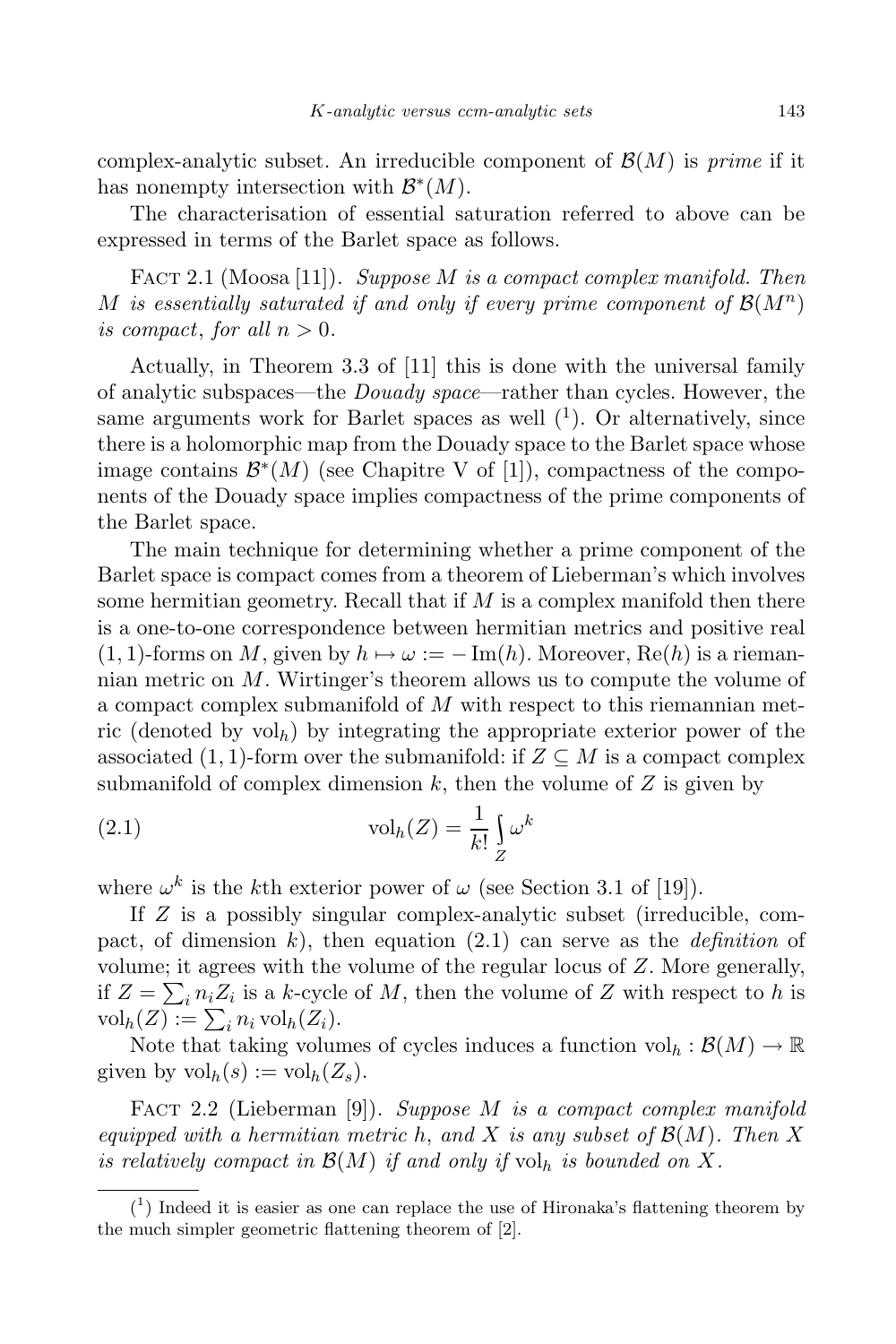One application of this fact is to show that compact Kähler manifolds are essentially saturated (see Section 3 of [12]). We will use Lieberman's theorem together with the following consequence of a result of van den Dries' to prove Theorem 1.6.

PROPOSITION 2.3. Suppose  $M$  is a compact complex manifold (viewed as a definable space in an o-minimal expansion  $\mathcal R$  of  $\mathbb R_{\rm an}$  and h is a hermitian metric on M. If  $\mathcal F$  is a definable family of complex-analytic subsets of M then  $\{\text{vol}_h(F) : F \in \mathcal{F}\}\$ is bounded.

*Proof.* In the e-print [13] there is an argument for how this follows from the fact (Proposition 4.1 of [5]) that Hausdorff measure in definable families is bounded. For the sake of completeness we include it here.

Let  $\mathcal{F} = \{F_a : a \in A\}$ . Since the complex dimension is twice the real dimension and the latter is definable in parameters by o-minimality, we may assume that there is a  $k \geq 0$  such that  $\dim_{\mathbb{C}}(F_a) = k$  for all  $a \in A$ . By compactness of M it suffices to show that for each  $p \in M$  there is an open neighbourhood V of p such that vol<sub>h</sub> $(F_a \cap V)$  is bounded as a varies in A.

Consider a chart  $\alpha: V \to D$  at p such that D is a definable bounded open ball in  $\mathbb{C}^m$  (where  $m = \dim_{\mathbb{C}}(M)$ ) and  $\alpha(p) = 0$ . Then  $\text{Re}(h)|_V$  induces via  $\alpha$  a riemannian metric g on D. For each  $d \in D$ , let  $r_d$  be the maximum of  $g_d(v, v)$  for all v in the closed unit sphere in the tangent space  $T_dD$  of D at d. By the continuity of the map  $d \mapsto r_d$ , for a smaller open ball D' compactly contained in D, there is an  $r > 0$  such that  $r_d \leq r$  for all  $d \in D'$ . Shrinking the chart if necessary we may assume  $D' = D$ . Replacing  $\alpha$  with  $\alpha/\sqrt{r}$ , we can now assume that for all  $d \in D$  and all  $v \in T_dD$ ,  $g_d(v, v) \leq ||v||_d^2$  where  $\| \cdot \|$  denotes the standard norm. In other words, the length of tangent vectors with respect to the riemannian metric induced on D from  $h|_V$  is not greater than the length with respect to the standard metric. It follows that the volume of  $\alpha(F_a \cap V)$  with respect to the standard riemannian metric on D is not less than  $\text{vol}_h(F_a \cap V)$ , for any  $a \in A$ . But the volume of  $\alpha(F_a \cap V)$  with respect to the standard riemannian metric is equal to the 2k-dimensional Hausdorff measure of  $\alpha(F_a \cap V)$ . Since  $\{F_a \cap V : a \in A\}$  is a definable family, the 2k-dimensional Hausdorff measure of  $\alpha(F_a \cap V)$  is bounded as a varies in A by Proposition 4.1 of [5]. Hence,  $\mathrm{vol}_h(F_a \cap V)$  is bounded as a varies in A, as desired.  $\blacksquare$ 

**3. Proof of Theorem 1.6.** We begin with a characterisation of ccmanalytic subsets that is more along the lines of  $[17, 10]$ . Let A be the manysorted structure where there is a sort for each compact complex-analytic space (not necessarily smooth) and the language consists of a predicate for each complex-analytic subset of each cartesian product of sorts. Then  $Th(\mathcal{A})$ admits quantifier elimination and is of finite Morley rank (sort by sort). If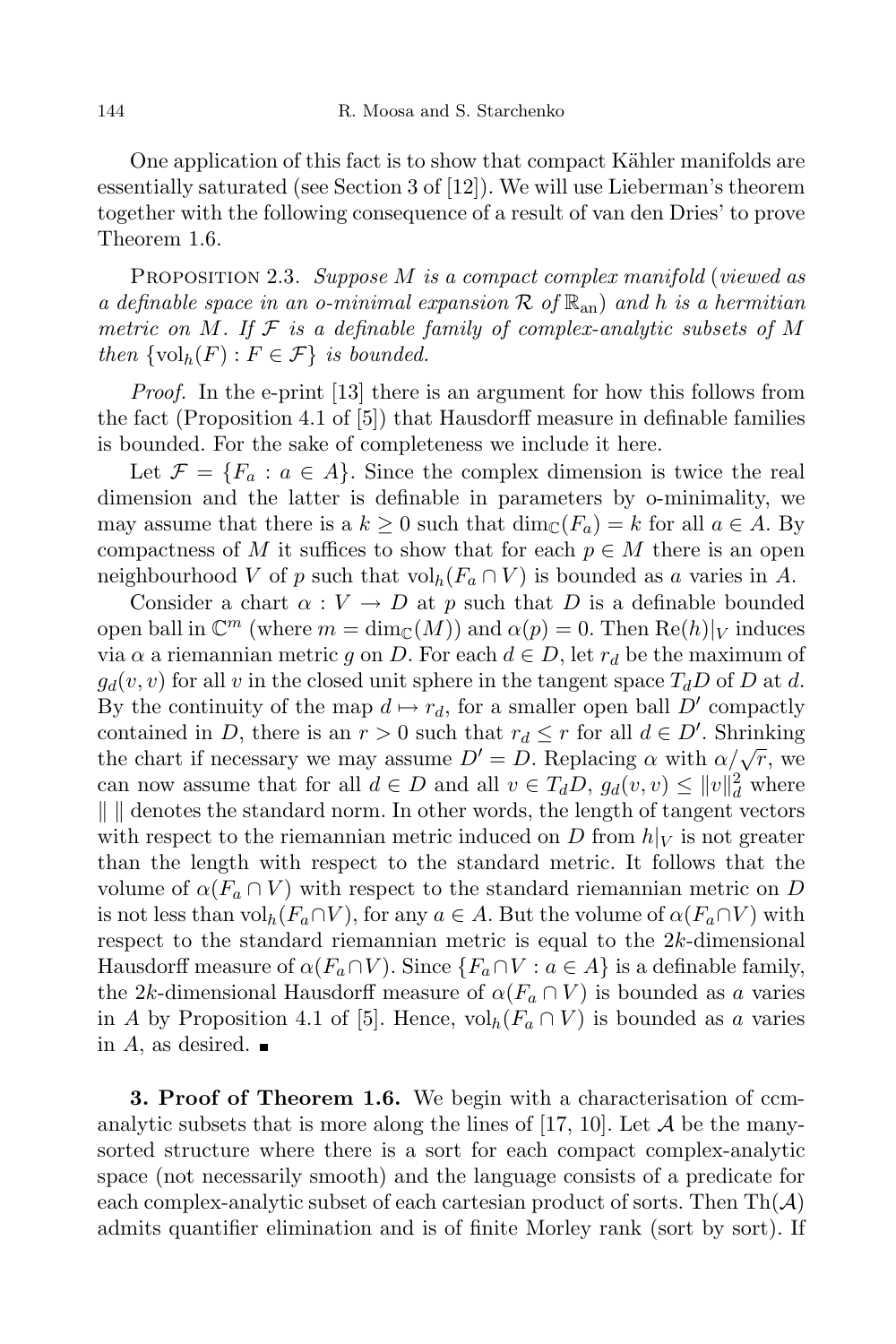M is a compact complex manifold then M is a sort of  $A$  and  $M_{\text{ccm}}$  is just the structure induced on  $M$  by  $\mathcal A$ . The whole many-sorted structure  $\mathcal A$  is interpretable in R. Hence there is a corresponding elementary extension  $\mathcal{A}$ of A interpretable in  $\mathcal{R}$ .

LEMMA 3.1. A subset  $S \subseteq \widehat{M}^n$  is com-analytic if and only if there exist:

- an irreducible compact complex-analytic space B,
- a complex-analytic subset  $Z \subseteq B \times M^n$ ,
- a generic point  $e$  of  $B$  in  $\mathcal{A},$

such that S is the fibre of Z above e in  $\widehat{A}$ .

Proof. This is discussed in detail in Section 6 of [10], but we give some explanations here. First of all, suppose S is the generic fibre of  $Z \rightarrow B$  where B and  $Z \subseteq B \times M^n$  are as in the lemma. Note that  $\mathcal{F} := \{Z_b : b \in B\}$  is a family of complex-analytic subsets of  $M<sup>n</sup>$  definable in A. By definability of types, F is actually definable with parameters from M itself. Hence F is a ccm-definable family of complex-analytic subsets of  $M^n$ . Since  $S \in \hat{\mathcal{F}}$ , S is ccm-analytic.

For the converse, suppose  $S \in \hat{\mathcal{F}}$  for some ccm-definable family of complex-analyitc subsets of  $M^n$ . Then there are ccm-definable sets  $E \subseteq M^l$ and  $F \subseteq E \times M^n$  whose fibres over E are complex-analytic, and such that  $S = F_e$  for some  $e \in E(\widehat{M}_{\text{ccm}})$ . Let  $a \in S$  be a generic point of S over  $e$  (so  $a$  is not contained in any proper  $e$ -definable ccm-analytic subset of S). Let  $B := \text{locus}(e)$  be the smallest complex-analytic subset of  $M^l$  with  $e \in B(\tilde{M})$ . Let  $Z := \text{locus}(e, a) \subseteq B \times M^n$ . Then it is not hard to see that  $S = Z_e$ .

*Proof of Theorem 1.6.* Let us recall the set-up of the theorem:

- $M$  is a compact complex manifold viewed as a definable set in a fixed o-minimal expansion  $\mathcal R$  of  $\mathbb R_{\text{an}}$ .
- $R$  is a sufficiently saturated elementary extension of  $R$  with underlying real closed field  $R$  whose algebraic closure is  $K$ .
- M is the corresponding elementary extension of M viewed as a definable set in  $\widehat{\mathcal{R}}$ .

We first show (a) implies (b): if  $M$  is essentially saturated then every K-analytic subset of  $\widehat{M}^n$  is ccm-analytic, for all  $n > 0$ . So assume that M is essentially saturated and let  $S \subseteq \widehat{M}^n$  be K-analytic. Let  $\mathcal{F} = \{F_a : a \in A\}$ be a definable family of complex-analytic subsets of  $M^n$  such that  $S \in \widehat{\mathcal{F}}$ .

First of all, by the definable trivialisation theorem in o-minimal structures (see Chapter 9 of [7]) the connected components of reg $(F_a)$ , and hence the irreducible components of  $F_a$ , are uniformly definable. By taking unions it therefore suffices to consider the case when each  $F_a$  is irreducible.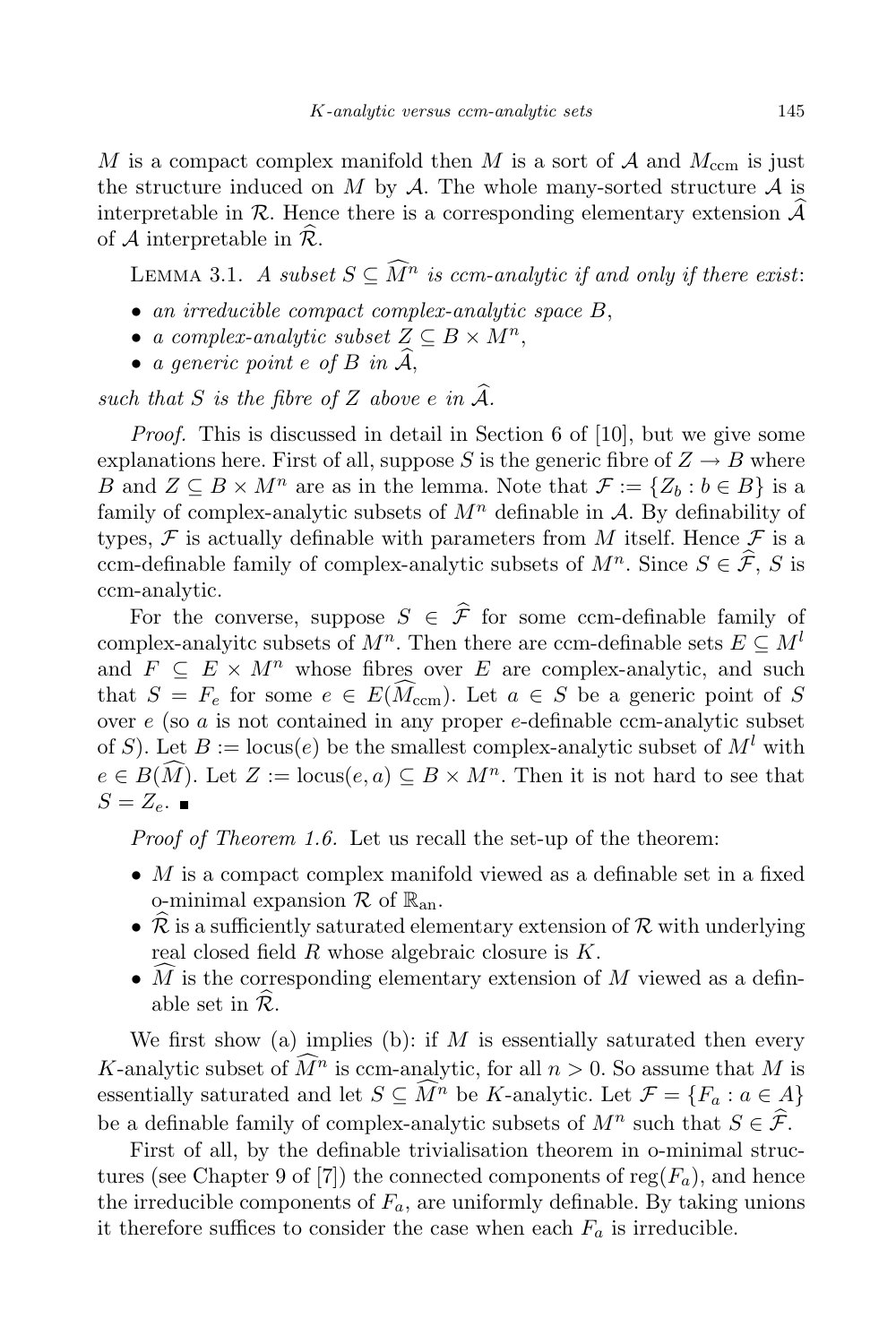Hence, for each  $a \in A$  there is a unique  $b \in \mathcal{B}^*(M^n)$  such that  $F_a = Z_b$ . Let  $X \subseteq \mathcal{B}^*(M^n)$  be the set of such b's. Now fix a hermitian metric h on  $M^n$ . By Proposition 2.3,  $\{\text{vol}_h(F_a) : a \in A\}$  is bounded, and hence  $\text{vol}_h$ is bounded on X. It follows that X is relatively compact in  $\mathcal{B}(M^n)$  (this is Fact 2.2). So  $X$  is contained in the union of finitely many prime components of  $\mathcal{B}(M^n)$ , say  $B := \bigcup_{i=1}^l B_i$ . By essential saturation, each  $B_i$  is compact (this is Fact 2.1). Hence  $\mathcal{G} := \{Z_b : b \in B \cap \mathcal{B}^*(M^n)\}$  is a ccm-definable family of complex-analytic subsets of  $M^n$  (see Lemma 3.1). Since  $X \subseteq B \cap \mathcal{B}^*(M^n)$ , every member of  $\mathcal F$  is in  $\mathcal G$ . It follows that every member of  $\widehat{\mathcal F}$  is in  $\widehat{\mathcal G}$ . In particular  $S \in \widehat{G}$ , and so S is ccm-analytic as desired.

For the converse assume that  $M$  is not essentially saturated. By Fact 2.1, for some  $n > 0$ , there exists a noncompact prime component  $B_0$  of  $\mathcal{B}(M^n)$ . Let  $B_1 := \text{reg}(B_0) \cap \mathcal{B}^*(M^n)$ . Then  $B_1$  is a nonempty Zariski open subset of  $B_0$  and is a complex-analytic manifold. Using the Morrey–Grauert imbedding theorem we may assume that  $B_1 \subseteq \mathbb{R}^l$  for some  $l \geq 0$ , and that as a real-analytic manifold it is a submanifold of  $\mathbb{R}^l$ . Since  $G_0 := \{(s, x) : s \in B_0,$  $x \in |Z_s|$  is a complex-analytic subset of  $B_0 \times M^n$ ,  $G_1 := \{(s, x) : s \in B_1,$  $x \in \{Z_s\}$  is real-analytic as a subset of  $\mathbb{R}^l \times \mathbb{R}^{mn}$ . Now fix an arbitrary  $a \in B_1$ , choose an open ball  $V \subseteq \mathbb{R}^l$  of radius one centred at a, and set  $D := V \cap B_1$ . Then  $G_1 \cap (D \times \mathbb{R}^{mn})$  is a real-analytic subset of  $\mathbb{R}^l \times \mathbb{R}^{mn}$  which is relatively compact (being contained in  $D \times M^n$ ). Hence  $G_1 \cap (D \times \mathbb{R}^{mn})$ is definable in  $\mathbb{R}_{\text{an}}$ . It follows that  $\mathcal{F} := \{Z_d : d \in D\}$  is definable in  $\mathcal{R}$ . The point here is that this definable family of complex-analytic subsets of  $M<sup>n</sup>$  has as its parameter space a nonempty open subset of the noncompact prime component  $B_0$ . We will show that this forces some member of  $\hat{\mathcal{F}}$  to be non-ccm-analytic. (Note that  $\mathcal F$  itself fails to be ccm-definable because  $D$  is not ccm-definable.)

CLAIM 3.2. If  $S \in \hat{\mathcal{F}}$  is ccm-analytic then there exists a compact complexanalytic subset  $C \subseteq \mathcal{B}(M^n)$  such that  $S \in \widehat{\mathcal{G}}$  where  $\mathcal{G} := \{Z_c : c \in C \cap \mathcal{G} \}$  $\mathcal{B}^*(M^n)\}.$ 

Proof of Claim. By Lemma 3.1, there exists an irreducible compact complex-analytic set A and a complex-analytic subset  $F \subseteq A \times M^n$  such that S is a generic fibre of F over A in  $\widehat{A}$ . Note that since  $S \in \widehat{\mathcal{F}}$ , every nonempty Zariski open subset of A contains an element a such that  $F_a \in \mathcal{F}$ . As the members of  $\mathcal F$  are irreducible, it follows that over a nonempty Zariski open subset of  $A$  the fibres of  $F$  are irreducible. In particular, there is a unique irrreducible component of  $F$  that projects onto  $A$  and which contains the general fibres of  $F$ , and hence we may replace  $F$  by this irreducible component. Note also that after possibly shrinking the Zariski open set, these general fibres are of constant dimension. It follows by the universal property of the Barlet space (together with the geometric flattening theorem of [2])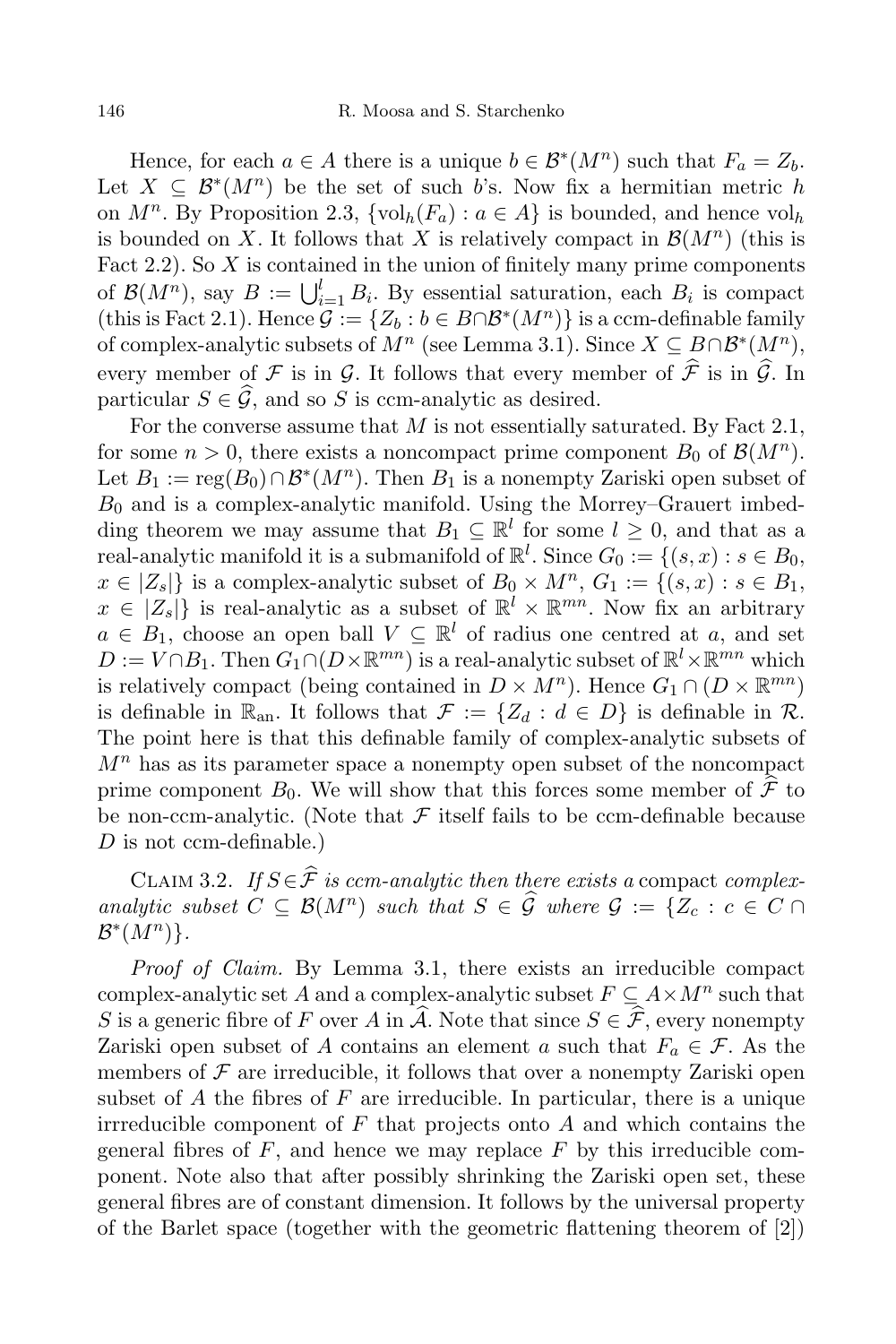that there exists a meromorphic map  $g : A \to \mathcal{B}(M^n)$  and a nonempty Zariski open subset  $U \subseteq A$  such that for all  $a \in U$ ,  $g(a) \in \mathcal{B}^*(M^n)$  and  $F_a = Z_{g(a)}$  (see for example Proposition 2.20 of [4]). Let C be the closure of the image of  $U$  under  $q$ —which will be an irreducible compact complexanalytic subset of  $\mathcal{B}(M^n)$  since A is compact and g is meromorphic—and let  $\mathcal{G} := \{Z_c : c \in C \cap \mathcal{B}^*(M^n)\}.$  Since S is a generic fibre of F over  $A, S \in \widehat{\mathcal{G}}.$ 

Suppose for a contradiction that every member of  $\hat{\mathcal{F}}$  is ccm-analytic. By saturation and the claim,  $\mathcal F$  must be covered by finitely many families of the form given by the claim. Taking unions this means that there exists a compact complex-analytic subset  $C \subseteq \mathcal{B}(M^n)$  such that every member of F is contained in  $\mathcal{G} := \{Z_c : c \in C \cap \mathcal{B}^*(M^n)\}\.$  But this means that  $D \subseteq C \cap B_0$ . By construction, D is a nonempty open subset of  $B_0$  while  $C \cap B_0$  is a complex-analytic subset of the irreducible complex-analytic space  $B_0$ . Hence  $B_0 = C \cap B_0$ , and so  $B_0$  is an irreducible component of C. But this contradicts the fact that C is compact while  $B_0$  is not. There must therefore exist some member of  $\hat{\mathcal{F}}$  that is not ccm-analytic. We have shown that not every K-analytic set is ccm-analytic, as desired.

This completes the proof of Theorem 1.6.

## References

- [1] D. Barlet, *Espace analytique réduit des cycles analytiques complexes compacts d'un* espace anlytique complexe de dimension finie, in: Fonctions de plusieurs variables complexes, II (Sém. François Norguet, 1974–1975), Lecture Notes in Math. 482, Springer, 1975, 1–158.
- $[2] \quad -$ , Majoration du volume des fibres génériques et forme géométrique du théorème d'aplatissement, C. R. Acad. Sci. Paris. Sér. A-B 288 (1979), A29–A31.
- $[3]$  F. Campana, Application de l'espace des cycles à la classification biméromorphe des espaces analytiques Kählériens compacts, PhD thesis, Univ. Nancy 1, Prépublication de l'Univ. Nancy 1, no. 2, 1980, 163 pp.
- [4] F. Campana and T. Peternell, Cycle spaces, in: H. Grauert, T. Peternell, and R. Remmert (eds.), Several Complex Variables VII, Encyclopedia Math. Sci. 74, Springer, Berlin, 1994, 319–349.
- [5] L. van den Dries, Limit sets in o-minimal structures, preprint.
- $[6] \quad -$ , A generalization of the Tarski–Seidenberg theorem, and some nondefinability results, Bull. Amer. Math. Soc. (N.S.) 15 (1986), 189–193.
- [7] —, Tame Topology and o-Minimal Structures, Cambridge Univ. Press, 1998.
- [8] H. Grauert, On Levi's problem and the imbedding of real-analytic manifolds, Ann. of Math. (2) 68 (1958), 460–472.
- [9] D. Lieberman, Compactness of the Chow scheme: applications to automorphisms and deformations of Kähler manifolds, in: Fonctions de plusieurs variables complexes, III (Sém. François Norguet, 1975–1977), Lecture Notes in Math. 670, Springer, 1978, 140–186.
- [10] R. Moosa, The model theory of compact complex spaces, in: Logic Colloquium '01, Lecture Notes in Logic 20, Assoc. Symbol. Logic, 2005, 317–349.